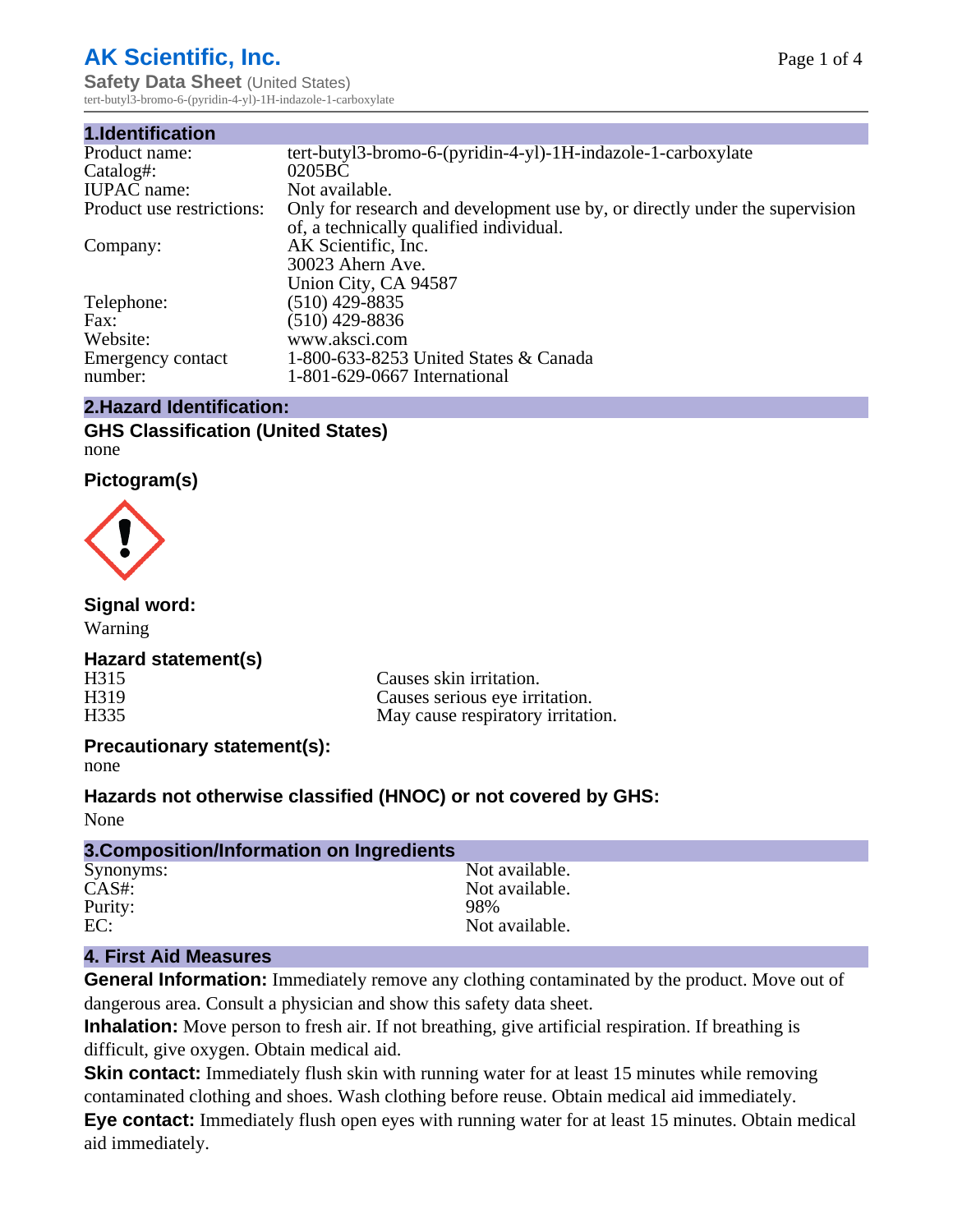**Ingestion:** Do NOT induce vomiting without medical advice. Rinse mouth with water. Never administer anything by mouth to an unconscious person. Obtain medical aid immediately.

**Most important symptoms and effects, both acute and delayed:** No further information available. Please see sections 2 and 11.

**Indication of any immediate medical attention and special treatment needed:** No further information available.

#### **5. Fire Fighting Measures**

**Suitable extinguishing media:** Use water spray, dry chemical, carbon dioxide, or chemical foam. **Specific hazards arising from the chemical:** .

**Advice for firefighters:** As in any fire, wear a NIOSH-approved or equivalent, pressure-demand, self-contained breathing apparatus and full protective gear. During a fire, irritating and highly toxic gases may be generated by thermal decomposition or combustion.

#### **6. Accidental Release Measures**

**Personal precautions, protective equipment and emergency procedures:** Wear protective equipment and keep unprotected personnel away. Ensure adequate ventilation. Remove all sources of ignition. Prevent further leak or spill if safe to do so. For personal protective equipment, please refer to section 8.

**Environmental precautions:** Do not let product enter drains, other waterways, or soil.

**Methods and materials for containment and cleaning up:** Prevent further leak or spill if safe to do so. Vacuum, sweep up, or absorb with inert material and place into a suitable disposal container. Consult local regulations for disposal. See section 13 for further disposal information.

#### **7. Handling and Storage**

**Precautions for safe handling:** Avoid contact with skin, eyes, and personal clothing. Wash hands thoroughly after handling. Avoid breathing fumes. Use only with adequate ventilation. Wear suitable protective clothing, gloves, and eye/face protection. Keep away from sources of ignition. Minimize dust generation and accumulation. Keep container tightly closed. Open and handle container with care. Do not eat, drink, or smoke while handling.

**Conditions for safe storage, including any incompatibilities:** Store in a tightly-closed container when not in use. Store in a cool, dry, well-ventilated area away from incompatible substances. Keep away from sources of ignition.

#### **8. Exposure Controls/Personal Protection**

#### **Exposure limits:**

| OSHA PEL:  | Not available. |
|------------|----------------|
| NIOSH REL: | Not available. |
| ACGIH TLV: | Not available. |

**Appropriate engineering controls:** Avoid contact with skin, eyes, and clothing. Wash hands before breaks and immediately after handling the product. Facilities storing or utilizing this material should be equipped with an eyewash fountain. Use adequate general and local exhaust ventilation to keep airborne concentrations low.

#### **Personal protection**

Eyes: Not Available. Hands: Not Available. Skin and body: Not Available. Respiratory: Not Available.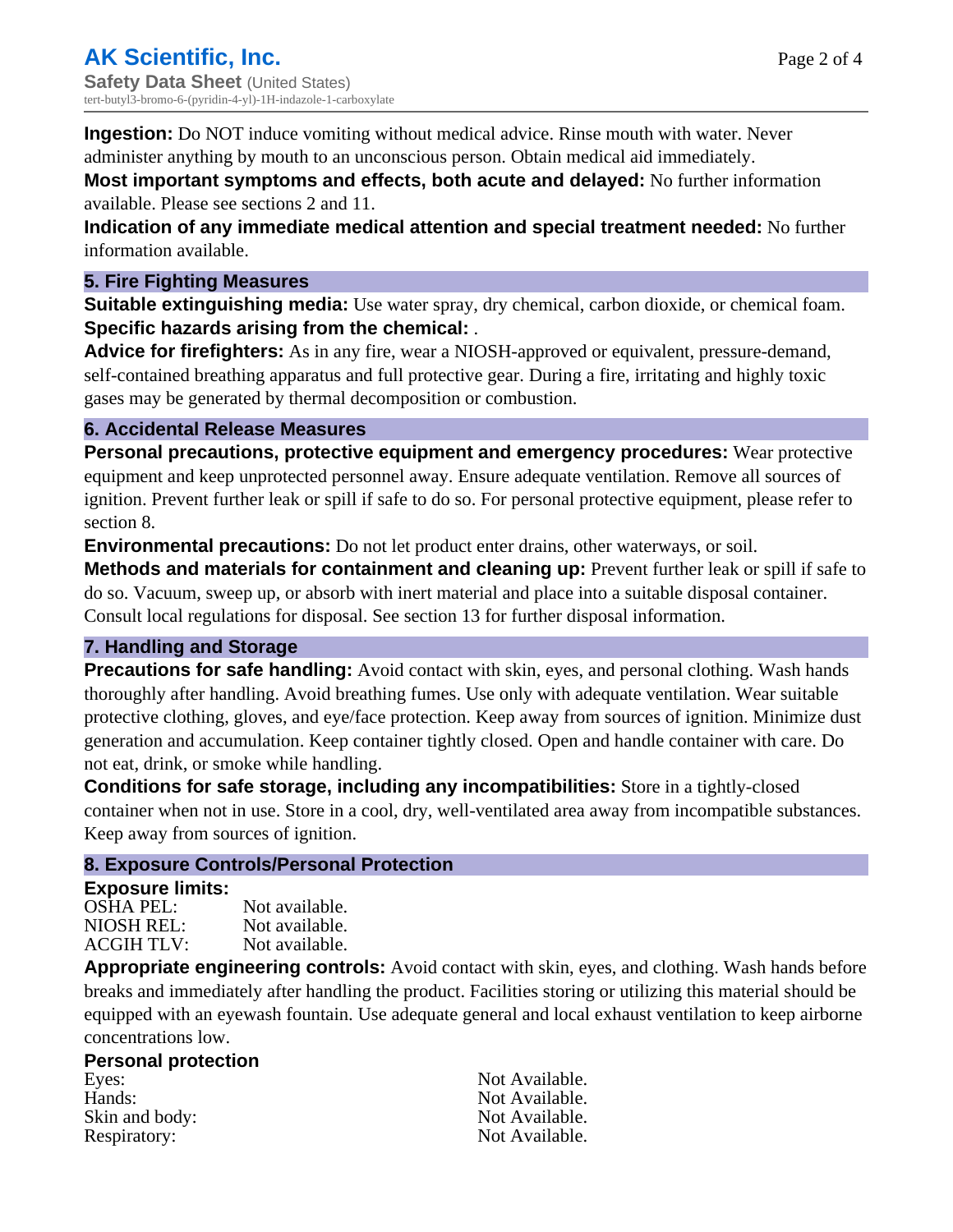# **AK Scientific, Inc.**

**Safety Data Sheet** (United States) tert-butyl3-bromo-6-(pyridin-4-yl)-1H-indazole-1-carboxylate

#### **9. Physical and Chemical Properties**

| Not available.        |
|-----------------------|
| Not Available.        |
| Not Available.        |
| Not available.        |
| Not available.        |
| Not available.        |
| Not available.        |
| Not available.        |
| Not available.        |
| Please see section 2. |
| Not available.        |
| Not available.        |
| Not available.        |
| Not available.        |
| Not available.        |
| Not available.        |
| Not available.        |
| Not available.        |
| Not available.        |
| Not available.        |
|                       |

#### **10. Stability and Reactivity**

Reactivity: Not available.<br>Chemical stability: Stable under re Possibility of hazardous reactions: Not available. Conditions to avoid: Dust generation.<br>
Incompatible materials: Strong oxidizing Hazardous decomposition products: .

#### **11. Toxicological Information**

RTECS# Not available.<br>Acute toxicity: Not available.<br>Not available. Acute toxicity:<br>Routes of exposure: Symptoms related to the physical,chemical and toxicological characteristics:

Stable under recommended temperatures and pressures. Strong oxidizing agents.

Inhalation, eye contact, skin contact, ingestion. Skin contact may result in inflammation characterized by itching, scaling, reddening, blistering, pain or dryness. Eye contact may result in redness, pain or severe eye damage. Inhalation may cause irritation of the lungs and respiratory system. Overexposure may result in serious illness or death.

# **Carcinogenicity**

Not classified. NTP: Not listed. OSHA: Not Available.. Acute toxic effects: Inflammation of the eye is characterized by redness, watering, and itching. Skin inflammation is characterized by itching, scaling, reddening, or, occasionally,

blistering. **12. Ecological Information**

#### Ecotoxicity: Not available.<br>
Not available.<br>
Not available.<br>
Not available. Persistence and degradability:<br>
Bioaccumulative potential:<br>
Not available.<br>
Not available. Bioaccumulative potential: Mobility in soil:<br>
Other adverse effects:<br>
Other adverse effects:<br>  $\begin{array}{ccc}\n\bullet & \bullet & \bullet \\
\bullet & \bullet & \bullet \\
\bullet & \bullet & \bullet\n\end{array}$ Other adverse effects: